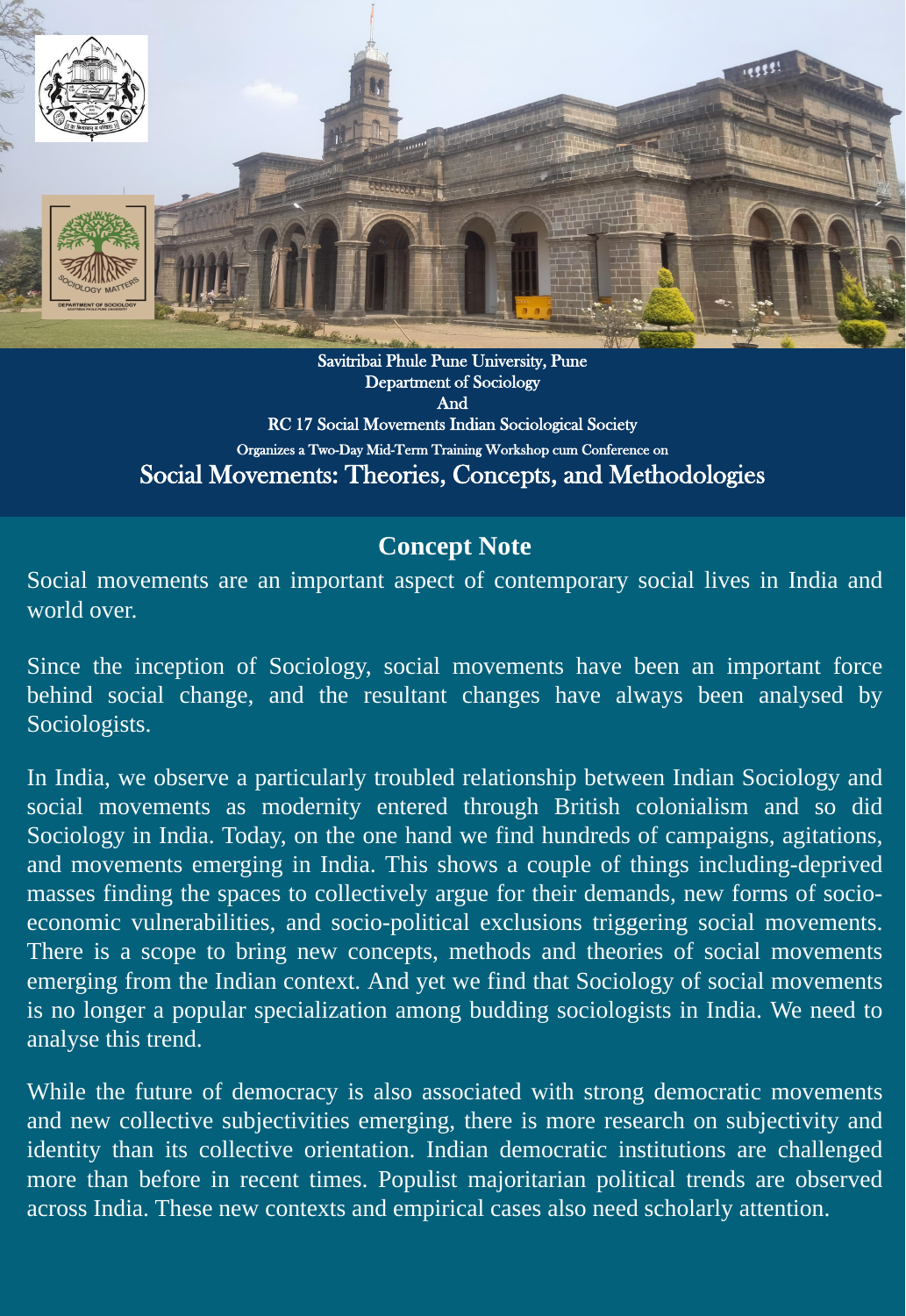We, therefore, ask the following questions-1.How do we assess the role of social movements in our contemporary lives? 2.Can we apply the criteria spelled out by early writings on social movements by scholars like Smelser today? 3.Can we find a new way to define social movements? 4.The theories and methodologies of social movements of the west should be continued or new theories and methodologies emerged from the global south?

This RC 17(Social Movements) mid-term Training Workshop cum Conference aims to address the theme titled, 'Sociology of Social Movements: Issues and directions in

# Contemporary India'.

**Coordinator Convenor, RC 17 ISS**  Prof. Shruti Tambe Professor and Head of the Department Associate Professor Department of Sociology School of Rural Development Savitribai Phule Pune University Tata Institute of Social Sciences

The sub-themes for paper presentation are as follows: 1. Theories, concepts and methods of social movements 2. Case studies of various social movements 3. Relevance of social movements today 4. State, market and social movements

5. Open session-any other theme related to social movements

Workshop Design - This Training Workshop cum Conference is divided into two parts-1. Training on Social movements- theories, concepts, and methodologies, relevance. 2. Presentation of Research papers on social movements with discussants.

**Duration and Venue:** Duration: 2 Days Date: 13<sup>th</sup> and 14<sup>th</sup> June 2022 Venue: Department of Sociology, Dr. Babasaheb Ambedkar Bhavan, SPPU, Pune

Pune, 411007, Maharashtra. Tuljapur Campus, Mumbai E-mail: stambe@unipune.ac.in Phone: (O) 020 - 25601305 (Mob) +91 – 9890906849